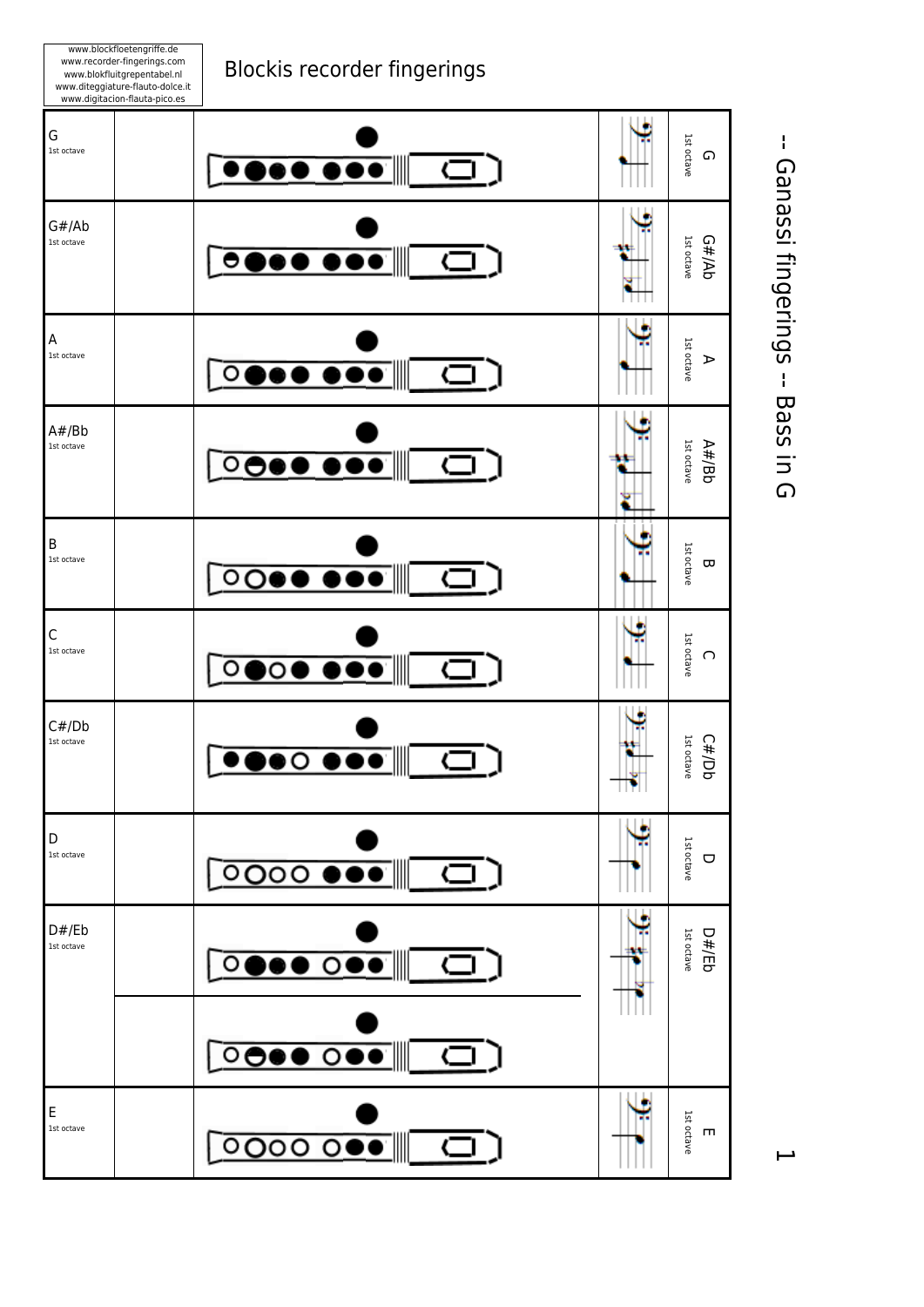

 -- Ganassi fingerings -- Bass in G -- Ganassi fingerings -- Bass in G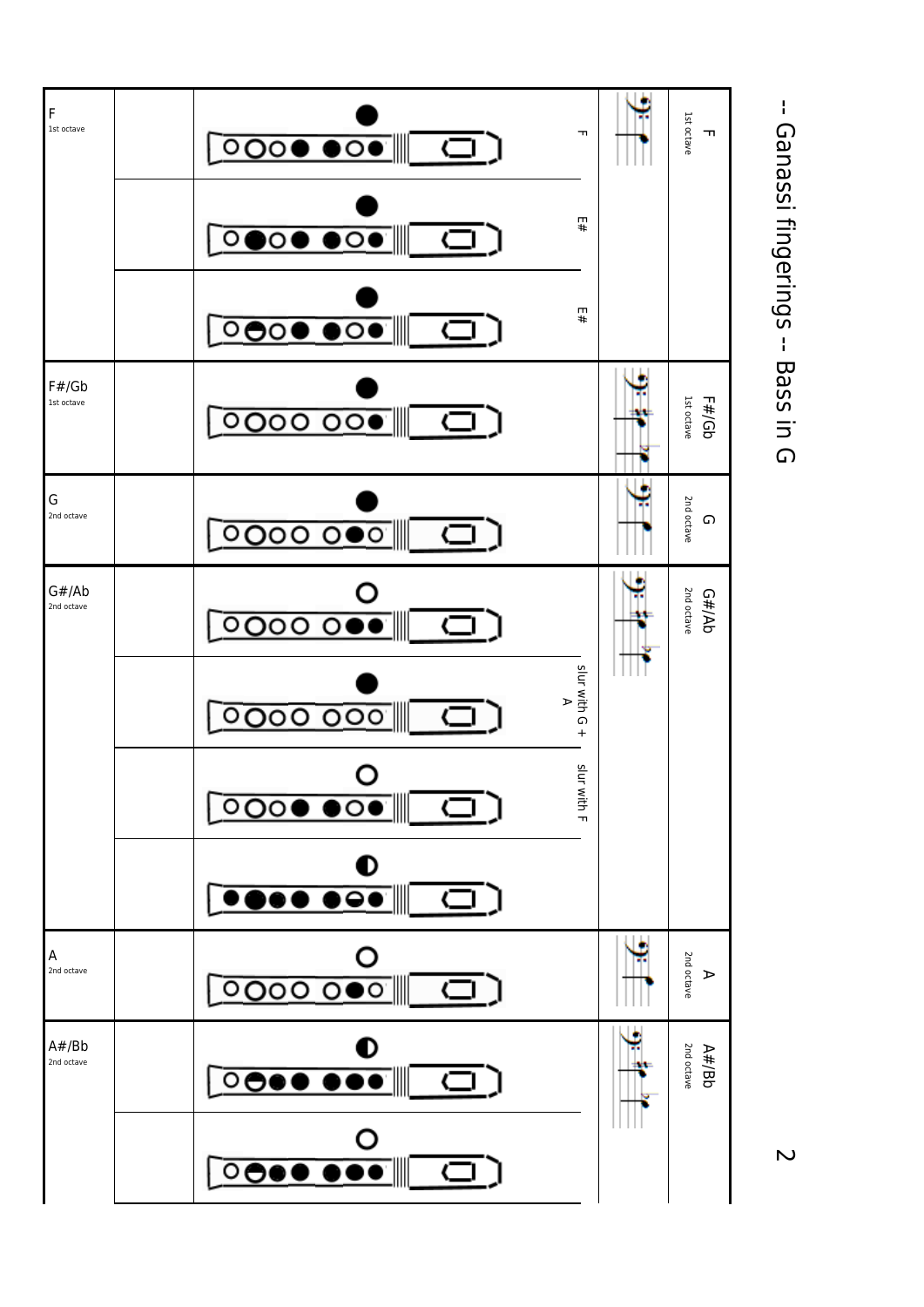

 -- Ganassi fingerings -- Bass in G -- Ganassi fingerings -- Bass in G

 $\omega$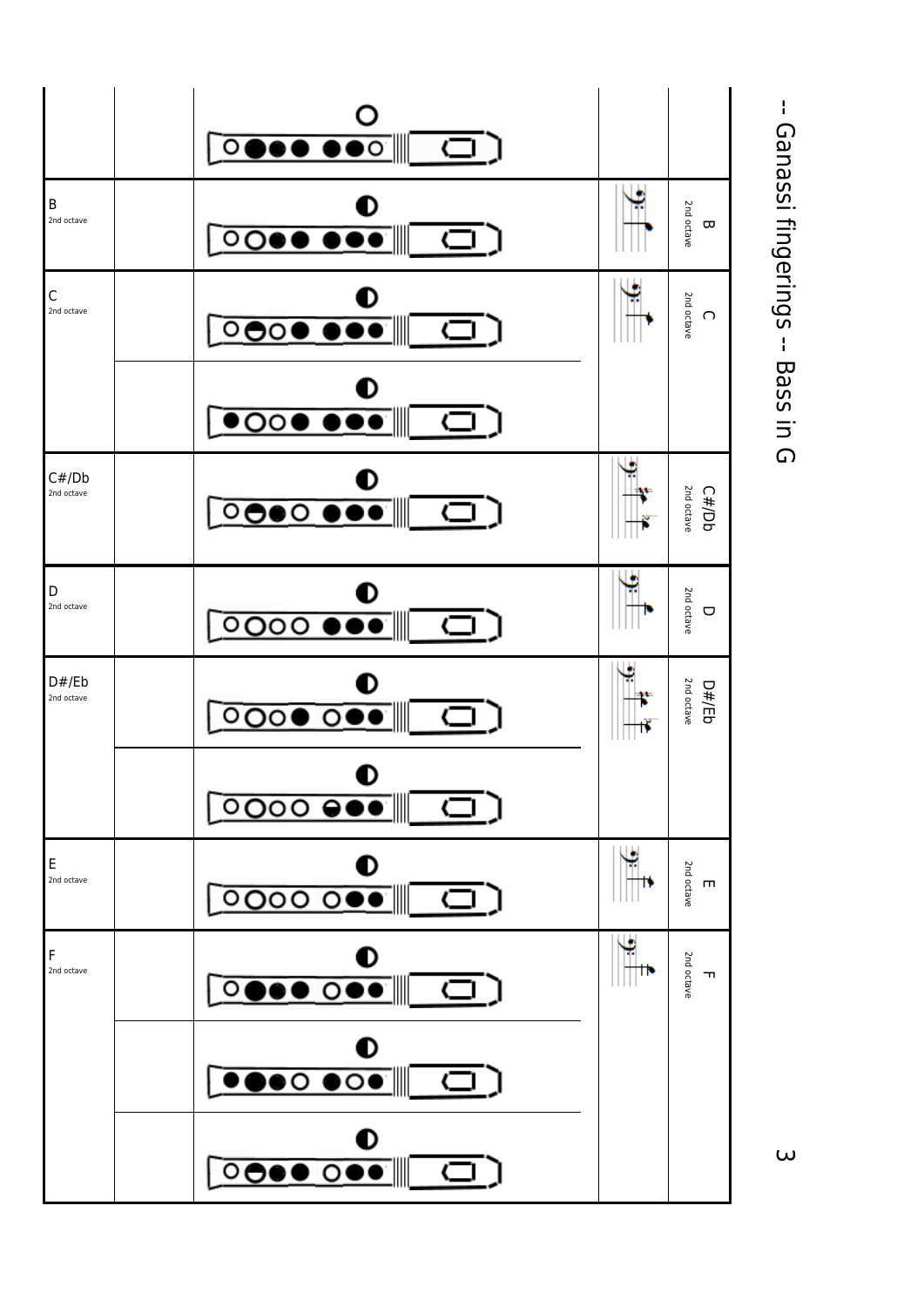

 -- Ganassi fingerings -- Bass in G -- Ganassi fingerings -- Bass in G

 $\overline{4}$